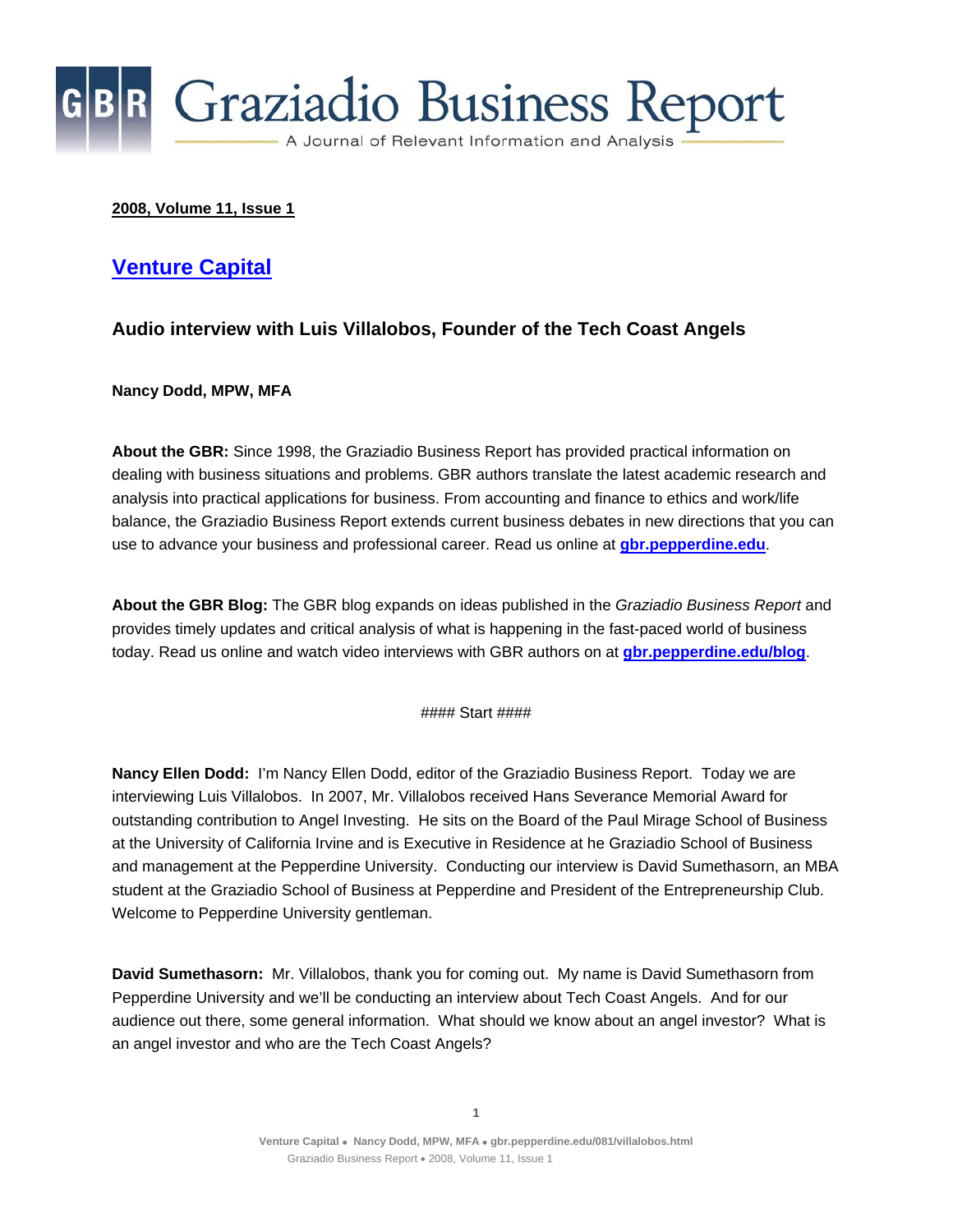A Journal of Relevant Information and Analysis

**Luis Villalobos:** Well, starting with an angel investor, that's an individual who invests their personal capital into a high risk venture. That's my definition. There isn't really a generally accepted definition, which is unfortunate so there's a lot of confusion because there's about 10 million individuals that put money into so called entrepreneurial ventures each year. And different people think of those or subsegments of those as angels or not.

**David Sumethasorn:** What led to the formation of the Tech Coast Angels and how large has the organization grown?

**Luis Villalobos:** IO was asked by our local business council to do something for capital formation for Orange County. So I convened a small group of us and we brainstormed on a white board and one of the ideas that I had heard about was the Band of Angels in Silicon Valley. SO, we each took one of the ideas. I took that one. I called the founder of the Band of Angels and I must have talked to him a dozen times in a week. How do you do this? How do you do that? And I came back just absolutely amazed because they'd been operating three and a half years. They typically had one or two ventures present for funding at a dinner meeting. And the staggering part was they had funded better than half of the ventures that presented in that three and half year period. So, I came back ad told my little group, "I'm done. I want to go start an angel group." And that was the genesis of Tech Coast Angels. And you said how big? We're now spread- we have a network in San Diego, Orange County, Los Angeles, Santa Barbara, West Lake and we're just starting one in the Inland Empire. And we're approaching 300 members.

**David Sumethasorn:** What is the average profile of the average investor at Tech Coast Angels?

**Luis Villalobos:** As one of our members said, we're not gainfully employed otherwise. So somebody that's got enough time to really spend with ventures, both the process part and then once you fund them, working with them so that you can keep them from falling off the rails.

**David Sumethasorn:** What is the difference between a typical investor in Tech Coast Angels and Uncle Charlie who has \$10,000.00 to \$20,000.00 to put on a business plan?

**Luis Villalobos:** Well, your Uncle Charlie starts to sound close to an angel. The more typical Uncle Charlie is the one that puts in \$500.00 or \$1000.00 and that's what often is called Friends or Family. Some people add a third 'f', friends, family and fools. But that's a big segment in terms of the numbers I told you, there's probably about seven and a half million individuals that put in less than \$3000.00 a year. So, that's a large number and that's probably the biggest difference. Typically, they're not going to be active in the venture. They're not going to try to help you and coach you. It's like you say, your Uncle Charlie says, "Okay, here's \$10,000.00 and God bless you. Let me know what happens." They usually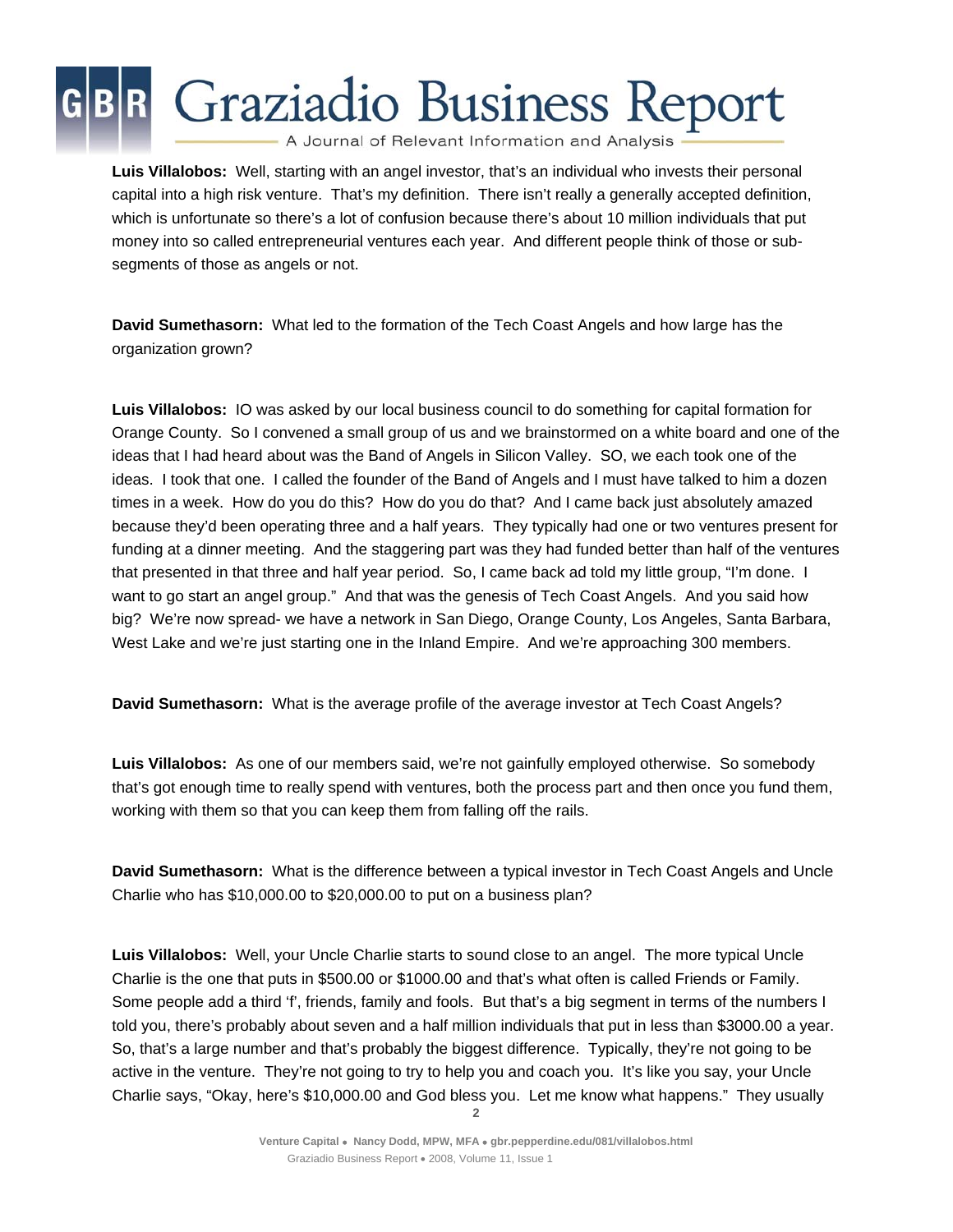A Journal of Relevant Information and Analysis

Graziadio Business Report

often don't even ask what they're getting from the venture or how much stock or what ownership or anything.

**David Sumethasorn:** With the Tech Coast Angels we had over 140 ventures so far, 86 million in member and capital, 812 million external; mostly IVC. Could you explain what the 812 million is for the external and the IVC?

**Luis Villalobos:** It's mostly what people traditionally call Venture capital firms. So when we invest- that's money that comes in occasionally the same time with us but mostly after we fawned and the company is doing well. Then we attract venture capital to help them grow in scale.

**David Sumethasorn:** What specifically should an aspiring entrepreneur know about the Tech Coast Angels?

**Luis Villalobos:** Well, the first part is where to look. We have a website that has a big public face to it. And it pretty well tells an entrepreneur what we're looking for, what our criteria for funding. It includes an online application. But in general, what hey should be- they should have a business plan. Something that they thought out fairly well as to what kind of service or offering product their delivering to somebody that would see value in it. So, it's all about bringing value to some customer and then revenues and profits will follow that.

**David Sumethasorn:** What type of legal issues or challenges does accounting or labor in their business plan-- How would that work out between the angel investor and the entity that gets funded?

**Luis Villalobos:** Well, as investors, we take nothing from the entrepreneur in terms that we charge no fees. There is no consulting fees, no charges for anything other than our capital. And then with the capital, we just negotiate what percent of the company we'll get for that amount of capital. And typically, we invest somewhere between \$200,000.00 and a million dollars. We'll be getting somewhere in the 20% to 35% of that venture.

**David Sumethasorn:** That percentage goes up and down depending on the venture?

**Luis Villalobos:** It never goes up in the sense that-- And that's an interesting question because a lot of entrepreneurs think that their starting with a fixed pool and just re-dividing it. You just keep issuing more stock. So when we say we got 25% of your venture, then when you bring in a Board member for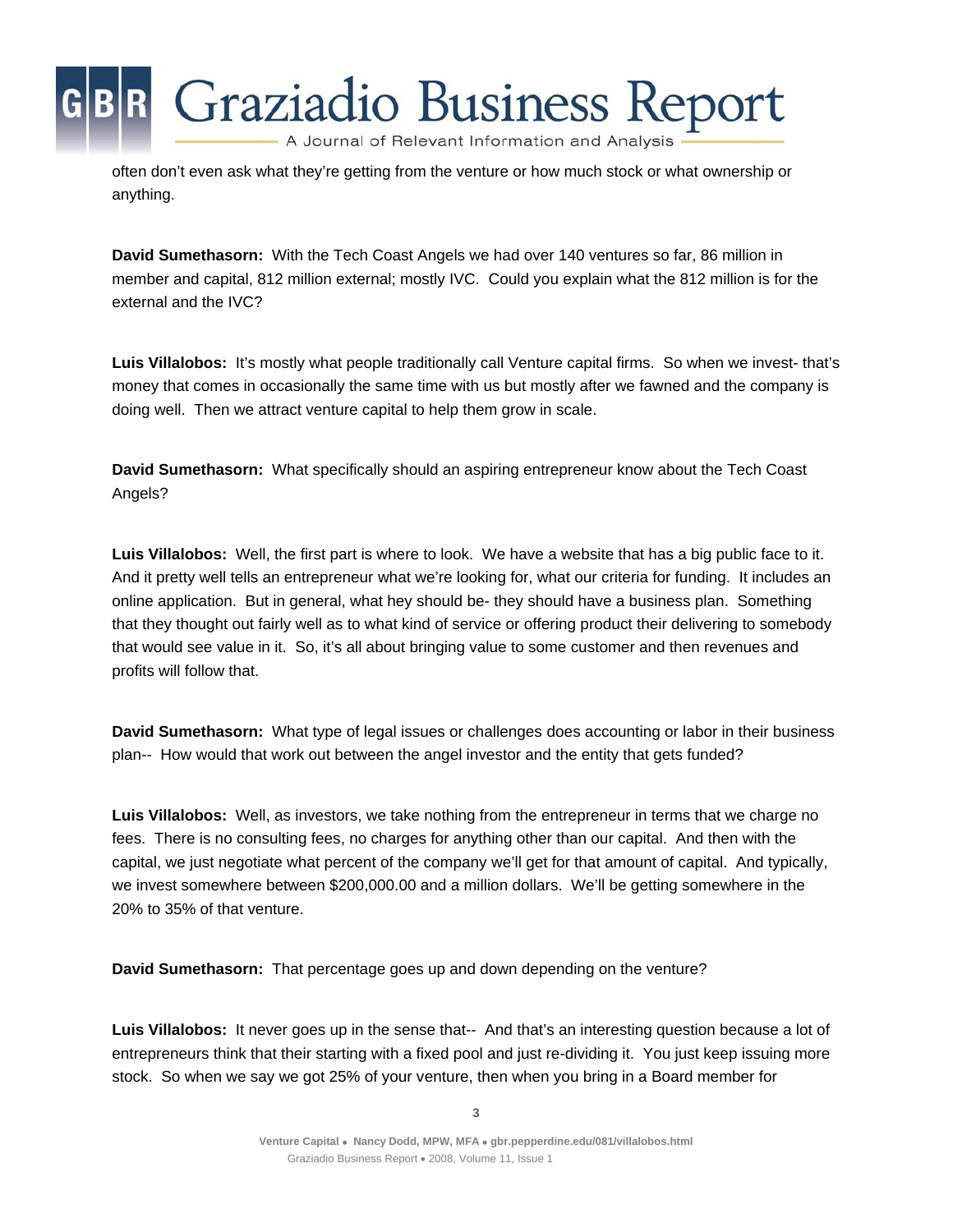A Journal of Relevant Information and Analysis

example, you may give him additional shares. So our 25% continually is eroding and when you do the next round of financing, when you take a lease and give some warrens to the leaser, so our shares in percentage-wise continually drop. And usually as a rule of thumb by the time you have an exit so that you sold your company or did an IPO, our percentage is cut by about a fourth.

**David Sumethasorn:** What about control of the business plan? Do the angel investors occasionally get on board and become part of the Board of Advisors?

**Luis Villalobos:** We usually insist on having at least one Board seat on the regular Board. But control is very different. We rarely if ever have control. We don't want it. It's not our role. In other words, we expect the entrepreneur to be the one that is directing the venture and executing and I guess in some of the workshops I do I call it the Rocket Ship Paradigm. If you think of one of the big NASA rockets, the entrepreneurs are the big rockets that get you out of gravity. And once you're outside of gravity then you have the tiny little attitude jets that change the direction of that rocket. And that's what I think should be the relative relation between the angel and the entrepreneur. They do all the heavy lifting and we're hopefully from our past experience helping them to not make the same mistakes we did when we were entrepreneurs. So, we're the little attitude jets that correct the trajectory of that venture.

**David Sumethasorn:** What is risk capital for high growth ventures?

**Luis Villalobos:** Well, that's really what separates in my mind what a professional angel investor is from a lot of the other people that put money in. The first part is the risk capital. There's some ventures that are relatively low risk as opposed to high risk. For example, your neighbor may have a print shop that's been operating for ten years. He needs or she needs \$50,000.00 to add another machine into the shop. It's a very well established business. It's been profitable. So, that's not typically what we would consider high risk or an angel investment. It's still investing in a direct investment into an entrepreneurial venture so some people would still call that angle investing. The high growth is the other side of it for us to make the returns that we're looking for, the venture needs to be able to grow, otherwise we're not going to get our return. If we buy 25% of a venture and five years later it's doing a million dollars, there's no way we're going to make money.

**David Sumethasorn:** Three major segments of providers of venture capital such as IVC firms, professional angel groups and professional angels. Is there any debt or leasing? Will they invest in small companies that don't expect a high growth?

**Luis Villalobos:** Well, the three that you mentioned, the institutional venture capitalist; they differ from angels in that they use somebody else's money. That's where the institutional part comes for venture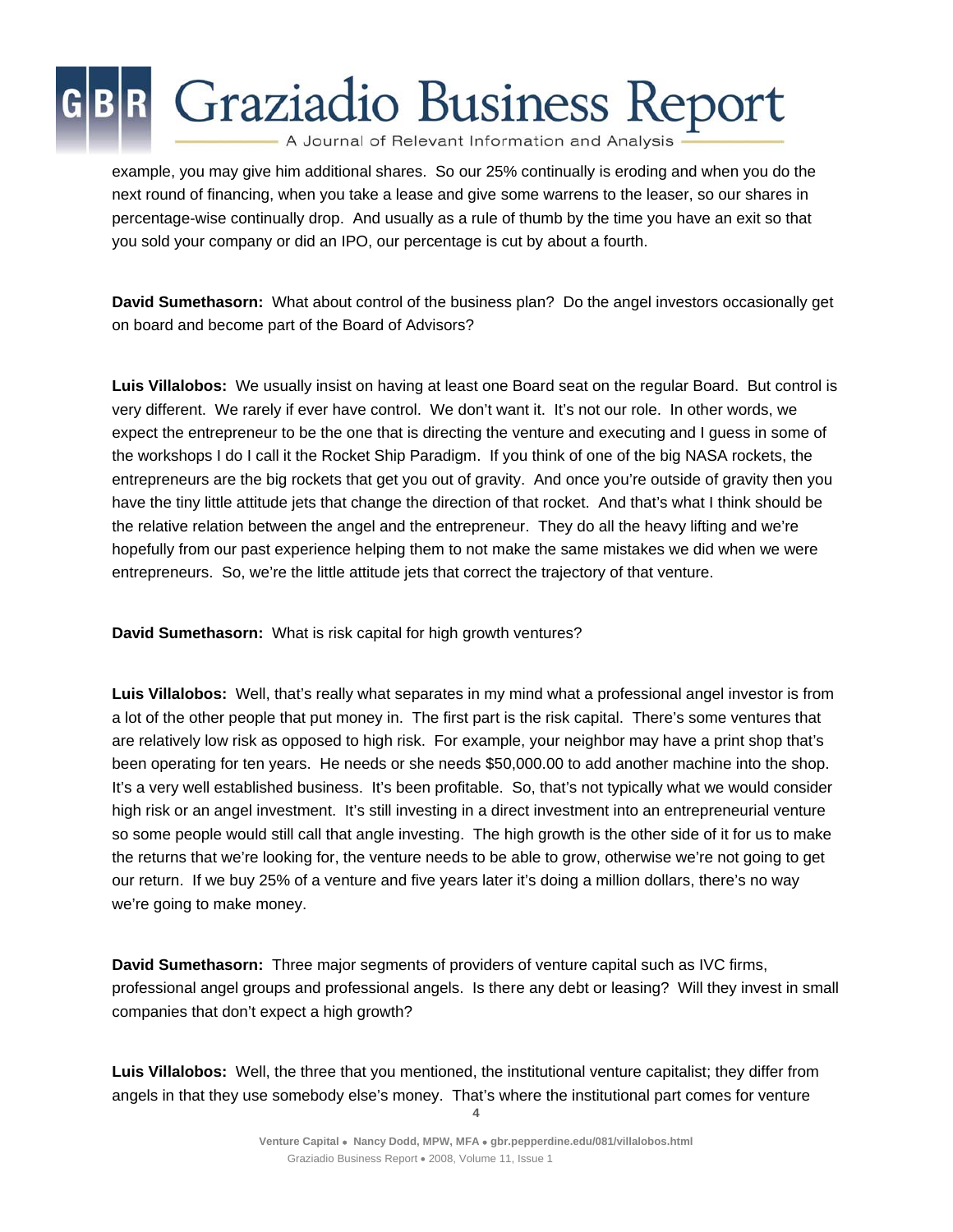A Journal of Relevant Information and Analysis

capital. So if I'm an institutional venture capital, I would go raise money from a pension fund from Stanford's Pension's fund or any of the various pension funds or insurance companies or high net worth individuals. And then I invest that money for them in exchange for getting a management see and a share of the profits, which is called carry. And they usually put in a lot more money. They're typically investing in the three to five million and even much higher. The angels then you mentioned two categories; the ones that just freelance as individuals and come together in various ventures but aren't organized and then the angel groups, which is relatively new. They've probably been around now about 14 years starting with a Band of Angels. And that's an organized process where the angles meet. They share the process. They share the term sheet. They share the work. But it really is much more in my opinion, a much more cost effective way and capital efficient way to deploy capital.

**David Sumethasorn:** What is your opinions on why do angels accept lower returns than that of venture capital?

**Luis Villalobos:** Well, the simple answer is I don't think they do. I would also kind of question the pother word, 'accept'. We have to earn it both as VCs and angels. It'd be nice if we could almost like buying a bond, accept a given rate. But it really is going to be- the rate we get of return is highly dependent on how good a job we do in helping that venture to succeed. But in general, we seek higher returns than traditional or institutional venture capitalists do because we typically are in earlier, take more risks and take longer to get an exit.

**David Sumethasorn:** Potentially dangerous of course.

**Luis Villalobos:** Oh, we typically will lose about half the ventures we fund.

**David Sumethasorn:** Some VCs are raising a fund to collaborate with angel groups. This is a new model. Do you see that becoming perhaps a wave of the future or an evolution of the current angel investment community?

**Luis Villalobos:** I believe so. And let me spend a little bit of time on that because it's really a very important point. Early stage investing, which is really what we all need to do in this country and that's what has made this country really boom and the economy great; is you have to start with getting those small ventures to grow. It's very, very tough. When you're investing in an early stage venture, typically there's no revenues. Certainly there's no earnings. There's very few metrics to measure it. The management team may be incomplete or inexperienced or both. So, you have to do a lot of work and it's very hard. And it's very time consuming. And then when you consider the other side of it, those ventures really it's not prudent to put a lot of money into them. They really can't absorb it productively. So, here

**<sup>5</sup>**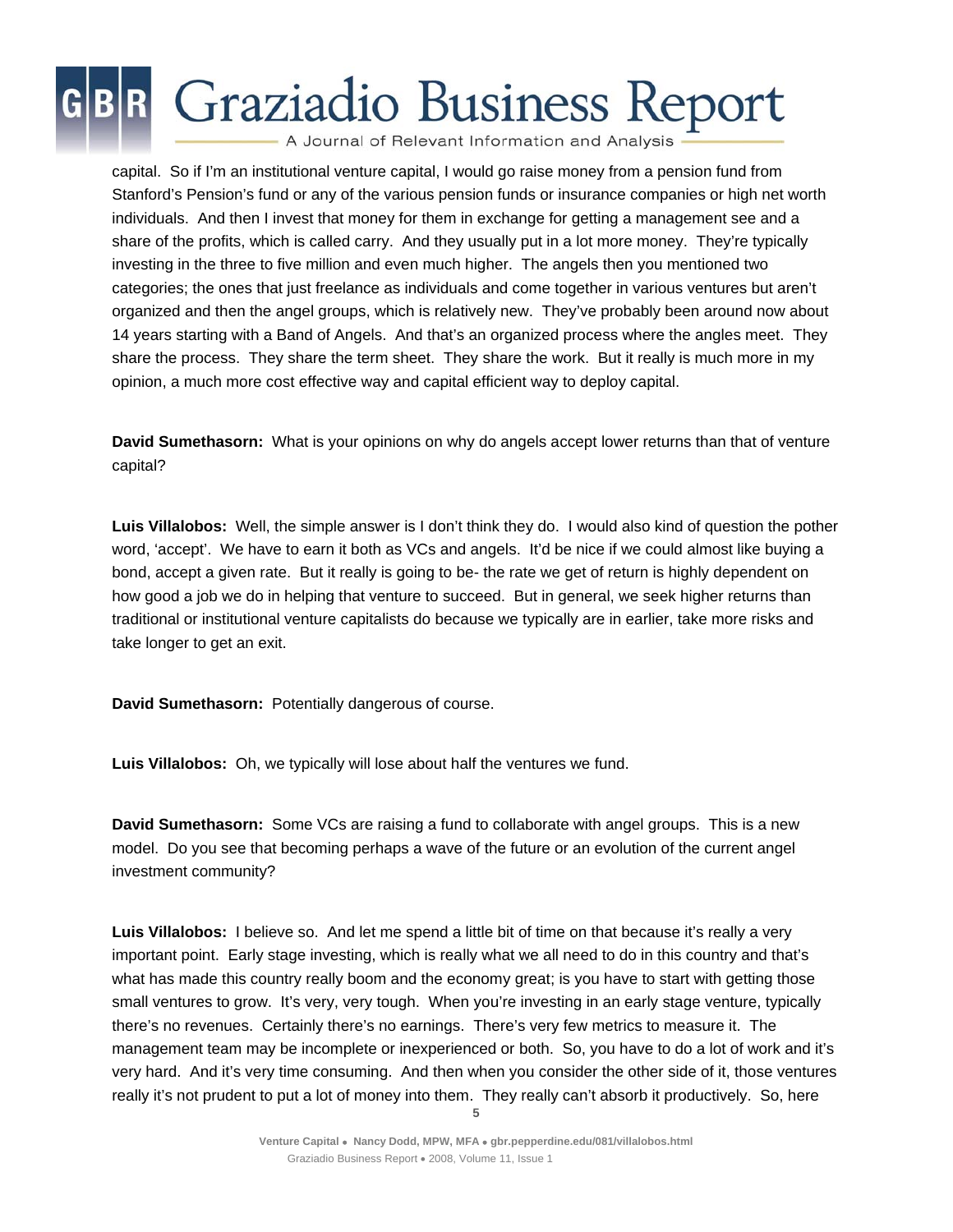A Journal of Relevant Information and Analysis

you've got a situation where it takes a lot of work with a lot of uncertainty to deploy a tiny amount of money. Well, it's very, very hard. And so what's happened is the traditional source of that capital, which was the institutional venture capital funds, have gone later stage. So, they wait till the venture's already got traction, has revenues, even profits and then they put in tons of money. So, that's created this big gap and that's what angel groups particularly are starting to fill. But even they don't have enough capital. So, what I think is going to be the wave of the future, is to take the leverage that the angels in angel groups provide because- say Tech Coast Angels. We don't charge a penny. We don't get compensated for doing any of the work. Well, if somebody else can leverage that talent and it's very, very expensive talent. Most of us have been CEO of ventures that have been successful. WE could be charging \$300, \$400, \$500, or \$1000.00 and hour for our services but instead we donate essentially all that time for the success of the venture. So, coupling that with an external source of capital I think is the way to go because otherwise this gap that is existing right now, is never gonna really be filled.

**David Sumethasorn:** It sounds like you are having a lot of fun doing it though.

**Luis Villalobos:** Oh, we do. Certainly we do and by the way I should disclose, I am one of the people that is starting a fund to collaborate with Angel Groups. I'm in the fundraising part of that process.

**David Sumethasorn:** For an entrepreneur who doesn't have a lot of money to start himself off but has a fantastic idea, what should that entrepreneur be doing to gain angel support?

**Luis Villalobos:** well, the first part is to understand what an angel looks for and looks at. So the first part is very hard to invest in something that doesn't have at least a proven concept. So, as an entrepreneur what I would suggest the entrepreneur focus on is how can I really be entrepreneurial and spend either little or no cash to get to some kind of a proof of concept? Fortunately these days when you have a Web 2.0 business, it's very easy. You just get a couple of buddies from the computer science department. Round up a little team and say, "Hey, let's start a venture." And of course, you need some idea and some concept about what you're gonna do but the core idea would be to get some traction. Get something that shows that this has a likelihood to work. For example, up here there was a company that right now I believe is pretty well known; Make It Work. They service computers. They come to your house. And they actually hands-on fix your computer without you having to do anything. Well, before they came to Tech Coast Angels, they had that sense. SO, they first started here in Santa Barbara. Made the business work. Showed that they could make it work in one community then came to us and said, "Gee, look. It works. Here's the model. What we need is capital to scale it now and take it to Southern California", which they have very successfully and they're gonna be huge. So, that's a very good model. In fact, when they came to us were more advanced than most of the ventures that we see.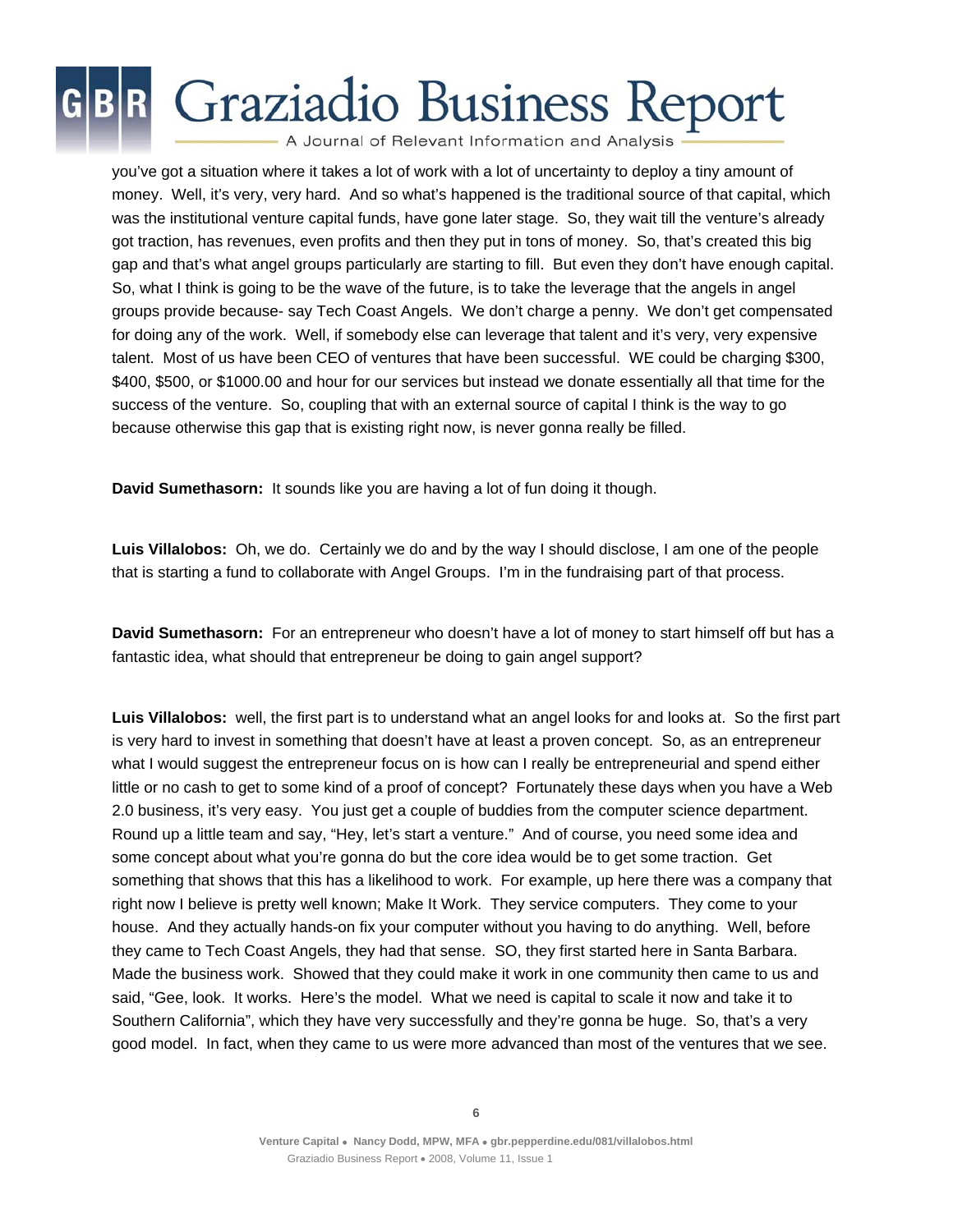

**David Sumethasorn:** Further on down the line, proven concept.

**Luis Villalobos:** Yes, proven concept; more than proven concept. They actually had revenues.

**David Sumethasorn:** A profitable concept.

**Luis Villalobos:** A profitable concept in a small little area. It was basically we can do this here, now we can scale it.

**David Sumethasorn:** What is the most successful venture you ever saw?

**Luis Villalobos:** Well, if you mean saw?

**David Sumethasorn:** Or you are still seeing.

**Luis Villalobos:** Of the ones I've invested in, probably two. One is Gadzooks Networks that in three and a half years, we took from the angel investment round to an IPO that was 101 times our share value from investments. And that was before the bubble so it wasn't the bubble baby. There's been a couple of others that I've invested in that have spectacular returns like that. There's one I'm currently investing in and sit on their Board that is still in stealth mode but should make a big splash at the CES Show in a few weeks. And I think that's going to be one of the big huge ones.

**David Sumethasorn:** When venture ideas fail, what seems to be the common weaknesses?

**Luis Villalobos:** Well, if you take what people say is obvious is they run out of money. But that is about as insightful as saying that usually a skiing accident happens on the last run of the day. Well, because you're disabled. It's not because they run out of money. The real question I think you're asking is why do they run out of money. And it's lack of focus is one of the big issues. They try to do way too much and there's just not enough capital to do that. Another thing that really hurts is they don't recognize- they are overly optimistic about projecting revenues. They say okay, we're going to get revenues in the fourth month and then start growing from there. This is our expense rate. What Angels or investors call burn rate, which is the actual net cash that you're consuming each month and they said okay, with this net/burn rate that we're projecting, your million dollars will last us 18 or 19 months. Well, what happens then is revenues don't materialize when they thought they would. And you show up at a Board meeting and say we're running late on revenues but we have cut back. But they never cut back enough so that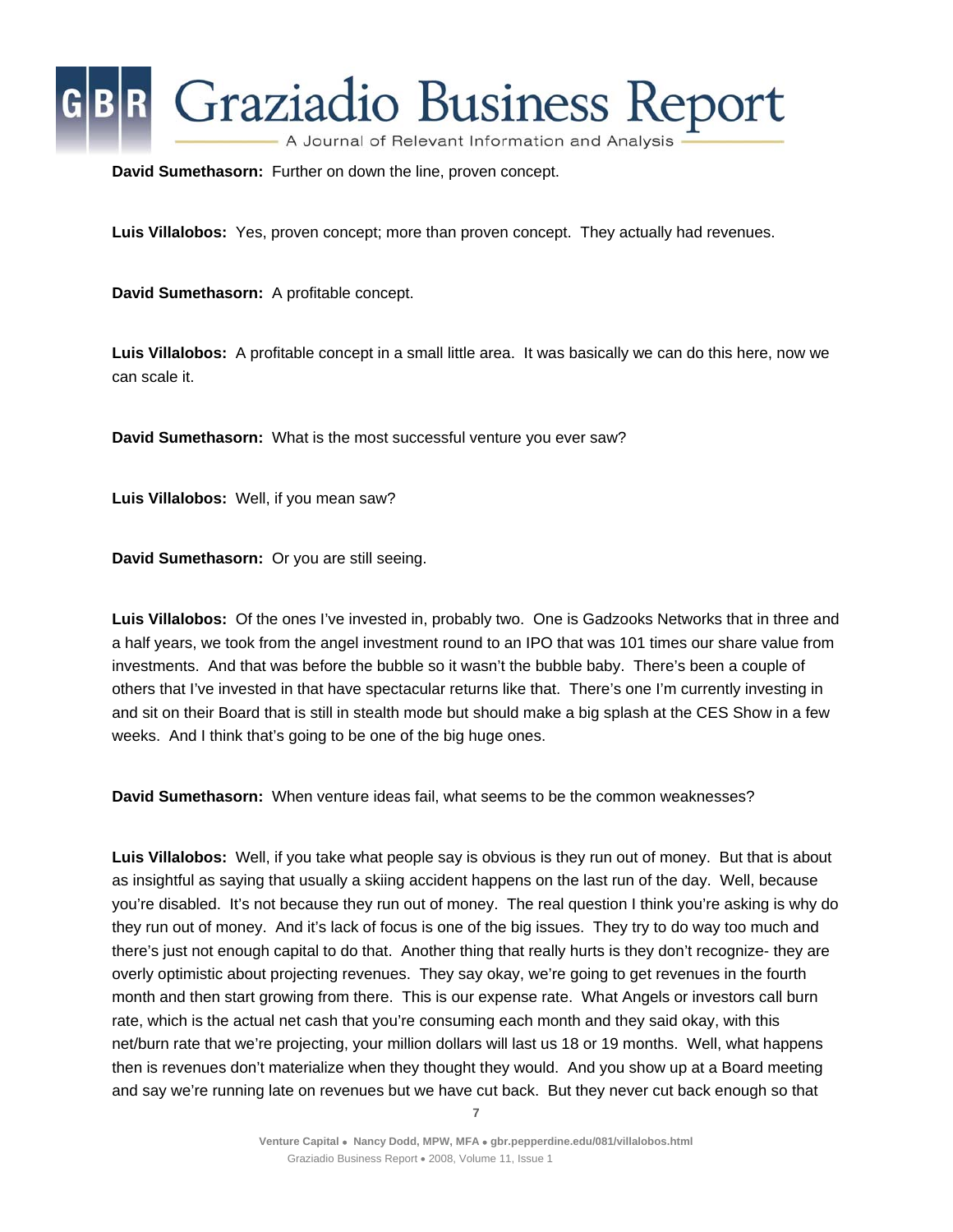A Journal of Relevant Information and Analysis

the burn rate still allows them to operate for the 18, 19 months. That's another probably key factor. Third, sometimes they just don't understand their market.

**David Sumethasorn:** What is the outlook for angel investing here in the coming years?

**Luis Villalobos:** Oh, we're probably if you looked at it historically, this is probably one of the best times ever. And for some of the same factors I described where the venture capitals, the professionals are going to later stage; it's leaving this gap. So, if you look at valuations, the valuations of later stage venture capital are approaching what was in the Internet bubble. And if I had to bet I think we're going to see a repeat somewhat similar to that. The valuations that are so called expansion stage venture capital are maybe at about 60% of where they were at peak. But if you look at the valuations of early stage, they've actually haven't reached bottom yet. They've just been coming straight down from the- not sharply but they're sort of flat but still trending slightly downward. So, if you look at then as an angel investor, the bet you're making is that if you help the venture to succeed, you push them up to the next stage. The VCs some in with an expansion stage. We used to expect about a 2  $\frac{1}{2}$  to one step up of valuation. Now it's running almost nine to one. So, from a valuation side, it's tremendous. There's very little competition so you can take your time and find the good deals and work with them. And certainly our economy seems to be doing very well. So, on almost any front, it couldn't be better.

**David Sumethasorn:** Ever have the idea of perhaps expanding the Tech Coast Angels to foreign markets?

**Luis Villalobos:** We get a lot of interest in that. In fact, just last week from one of the graduate students at the Paul Mirage School was approaching me about China and saying can we do a Tech Coast-- It's hard for several reasons. One, the travel is difficult. But probably more the cultures and cultures more in the entrepreneurial sense. Whether you take Latin America, Europe of Asia, and I think Asia is probably the most promising of those. Take Latin America; the culture is just failure is a central part of entrepreneurship in this country. You fail and you try again. It's not bad. In fact you learned a lot and investors respect that. In a lot of countries, Latin America, Europe; failure is considered a stain on your reputation on your family honor. And that's not good. It's not good. So it's very hard. There are other things that are cultural too. For example, again, in Latin America, they don't like to distribute ownership. So, if I start a venture in Mexico for example and I've seen business plans. The owner has 95% and he is not a working owner. He's just a passive owner. The operating team has a general manager that runs the business and the rest of the team will share 5% of the ownership. Well, that's not a lot of opportunity or potential to entice the kind of entrepreneurs you'd like. So, I think the reason I think it's difficult is the same reason you see very little venture capital other than late stage venture capital in other than the U.S. The cultures of entrepreneurship just aren't there.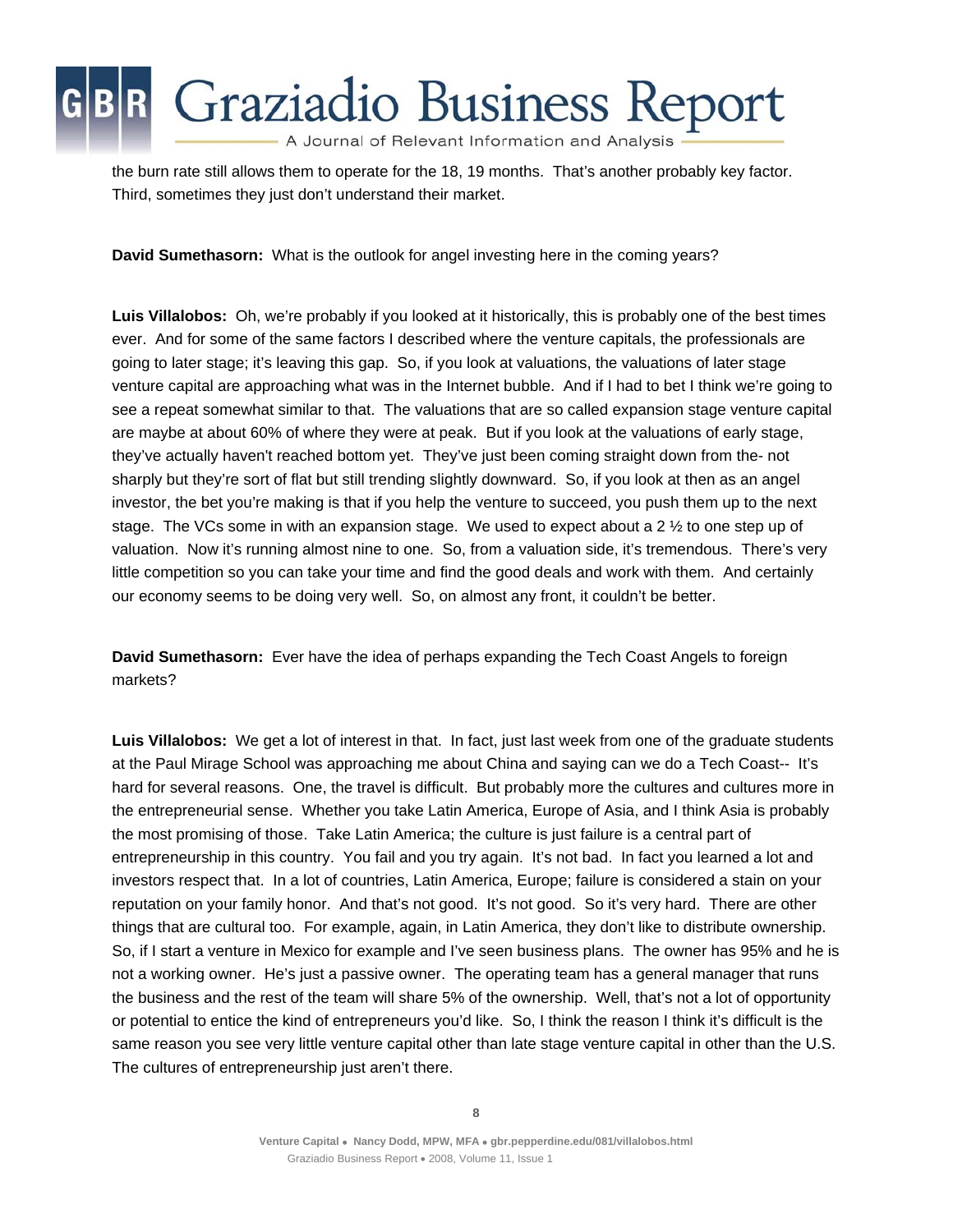A Journal of Relevant Information and Analysis

**David Sumethasorn:** What kind of philosophy or attitude should an entrepreneur have here in the U.S?

**Luis Villalobos:** I think the focus should be on-- What really excites me is an entrepreneur that is extremely passionate about delivering some service or product; bringing value to some customer. Not about profits, not about revenues. Those will follow and that's a surprise to many entrepreneurs I talk to. Oh, we're gonna make you the best venture investment you've ever had. That's not what I want the focus to be. I want them to be really passionate about something that they're going to deliver to somebody. And invariably, a company is going to run through hard times and you want those entrepreneurs to go through walls if they have to. Do whatever it takes. Of course ethically; that's a key consideration. But whatever it takes to make that venture succeed. And often I tell the entrepreneurs and again, they think I'm joking. I say if your venture doesn't come before your mother, your wife and your children, you're going to be in trouble. <Laughs> And that's really tough and they think I'm kidding but if you don't have the support- if you are married and you don't have the support of your spouse, one of the two is going to suffer; your venture or your marriage. Many in the entrepreneurs are better doing it young and single.

**David Sumethasorn:** Fortitude and commitment appear to be two of the biggest things, especially in the long run.

**Luis Villalobos:** Absolutely. Perseverance. You just have to keep going at it.

**David Sumethasorn:** Any opportunities for MBA graduates from Pepperdine to get in with interning or assisting Tech Coast Angels to get an idea of what they should do to get their business plans off the ground?

**Luis Villalobos:** Well, there's lots of opportunities, especially with Tech Coast Angels. We use interns all the time. The way our process works, the core part of it is what we call a screening session. And we hold two screening sessions a month at each of our networks. And a screening session is comprised of four companies, each making a 15 minute PowerPoint presentation and then having 15 minutes of Q&A. And we typically have 20 to 25 members at each of those sessions. If you sit in on one of those and see what happens and what questions get asked and the presentations; and many of the presentations have already been coached. So the information that the entrepreneurs present and the questions that they ask; then we kick them all out but interns at most of our networks are allowed to stay for the lunch session and then hear the investors, the angel investors discuss what they like, what they didn't, about each of those ventures. The feedback we get is that's a better learning experience than almost any class that that intern has taken. We also let them help in the due diligence, take on assignments doing Internet research or whatever. There's some schools that will set up courses where they have teams of students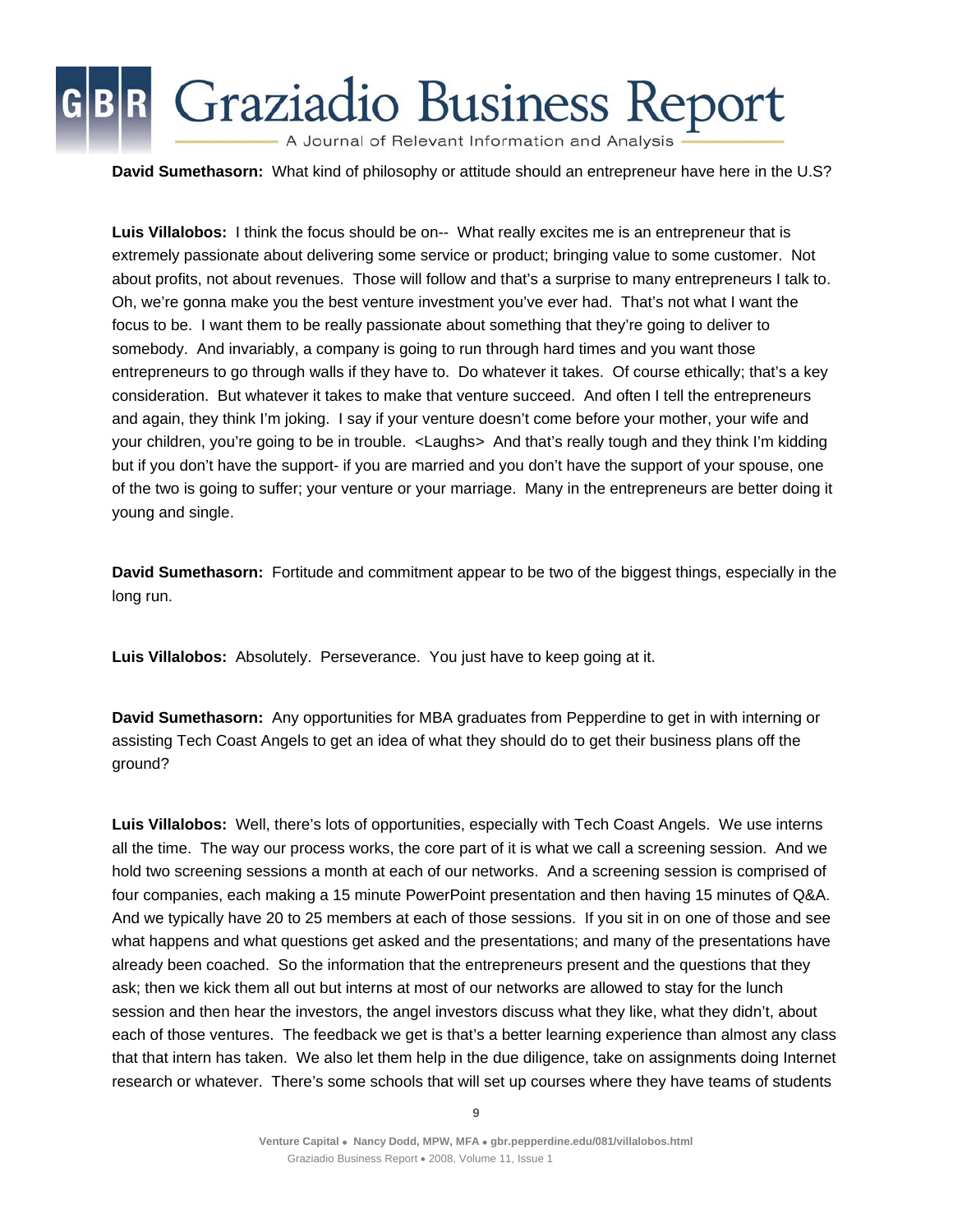

take on a business and do a project for them, often marketing. There's lots of opportunities for any MBA that wants to get involved with Tech Coast Angels to do so. Now, there's no compensation for it typically.

**David Sumethasorn:** If I was an entrepreneur at an MBA program, I would easily take this to gain the experience.

**Luis Villalobos:** Certainly I wish I had had that in my career; that opportunity. And all the feedback we get is tremendously positive.

**David Sumethasorn:** Where else can you go about getting mentorship and financial support?

**Luis Villalobos:** Well, most of the communities that we work within have other organizations. I'm more familiar with the Orange County ones for example but we have the Orange Coast Venture Group, OCVG. They typically meet once a month, have a program with speakers and they'll draw 200, 300 people. There's usually some government financed small business development company that gives mentorship and coaching to the entrepreneurs how to do a business plan. It's just asking around and finding out who are the resources. And the angels themselves; we do a lot of outreach in our communities so we're often speaking. Like here at Pepperdine, I've probably done four or five workshops here for MBA students. And probably the biggest thing as we said is my definition of entrepreneur is someone that doesn't know something is impossible and then goes and does it. And is that mental attitude and I couldn't stress enough that you really should be looking at something that you're passionate about doing. And often young people, they get out of school and they think what am I going to do? Well, if you haven't found something yet, if you haven't found that thing that just keeps you awake nights wanting to just be driven to go execute, take a job. Take an ordinary job. Ordinary in the sense whether it's a large company or a small company. Get some experience until suddenly you get that light that lights up inside you and you say, "Ah! I want to do this!" And if you look at all the recent successes whether it's Facebook or Yahoo! or Google, it's typically somebody in the garage or in a dorm that says, "You know? This would be really cool for me or for our group here to do." And then they suddenly find that there's a lot of other people that appreciate it and they start scaling. And then it becomes something. But they didn't start- if you look at eh history of those, they didn't start with the idea, I'm going to start a venture. They all started with the idea, "Hey, this is gonna be cool." I'd love to have this or I'd love to have other kids in our dorm have it. Or I'd love to have my friends it, share our pictures, share whatever it is. And these days it's so inexpensive to do an Internet venture, that that's what I would recommend. But as I say, wait until you've really found that something that you're passionate about. It doesn't take but one venture to be hugely successful and whether you are doing it in college or five years after you got out, it probably doesn't matter that much. Just so you aren't so far ahead in life that you now have kids and so many obligations that you can't spend 100 hour weeks on your job.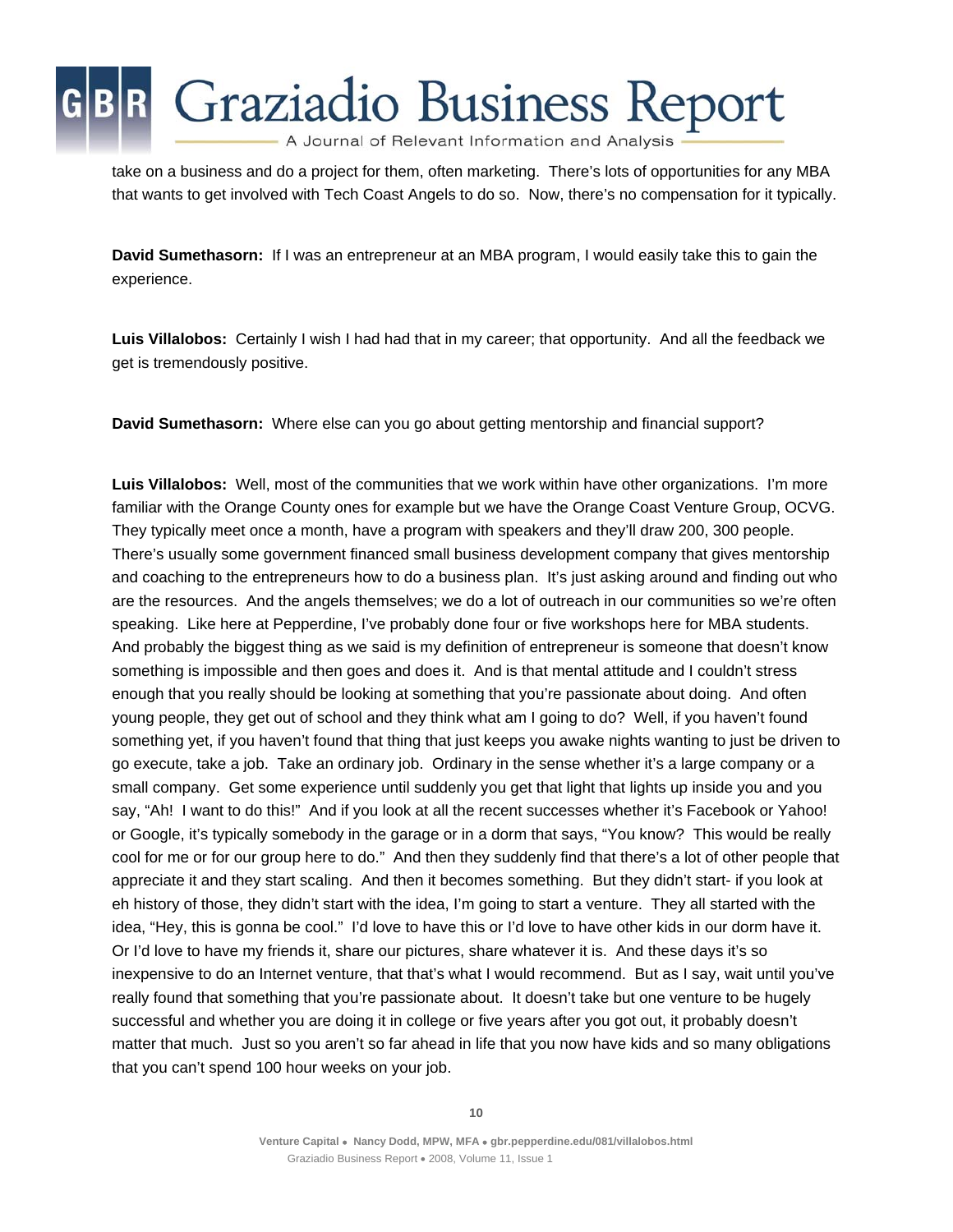A Journal of Relevant Information and Analysis

**David Sumethasorn:** When you were 20 to 30 starting out on your ventures, what do you wish you knew then that you know now?

**Luis Villalobos:** Certainly, I wish I'd known then how capital works; venture capital, angel capital. A little bit more about ventures. I was lucky enough that I did what I'm suggesting and I hadn't even thought of it that way. I ended up working as a consultant for about five years and then joined a little start-up and then split from that when I became passionate about doing my particular venture. Certainly, probably more to the point, if I'd known 20 years ago what I know now, Tech Coast Angels I started ten years ago. If I'd known what I know now, I would have started it 20 years ago. Angel investing in a group is so much more capital efficient and fun than investing on your own. I should have done it as soon as I had a chance.

**David Sumethasorn:** What are the top five mistakes entrepreneurs make?

**Luis Villalobos:** Well, I must say it's happened enough that I actually compiled a list. And I really broke it into categories. Probably we look at the top overall mistakes; and I'll do like Letterman does and start from the bottom up. Number five would be a failure to state evaluation. And that's very controversial. Some consultants will tell a venture don't tell- don't state a valuation because you'll be leaving money on the table. Wait till you start negotiating. To me that's a big mistake. Imagine that you've been successful enough and now you're buying cars. And you're buying Porches and you're a collector. You see an ad that says 1965 Porsche for sale. No price. Well, you have no idea if it's an old clunker that you could pick up for \$1000.00 or if it's a prime car that may cost- maybe selling for a quarter million dollars. And that happens to all of us. If you don't get a sense of what is the price for something, you don't begin to engage. And so I think in my opinion, entrepreneurs that don't state some valuation range or their first stake in the ground and be willing to negotiate, is a big mistake. You hide your light under a bushel would be number four. You don't explain what your venture is about. You can't articulate it. It's amazing how many people you see present at our screening sessions and after a 15 minute presentation the first question that one angel asks is, "I'm sorry, I still don't know what your venture does." That's just inexcusable. You should be able to articulate that immediately. Probably number three would be surprise your Board or your investors. They're there to help you. If something is going wrong, if you lost the biggest account you had, the contract you expected isn't going to happen, whatever it is; you want them on your side. You want to tell them as soon as you find out so they can begin helping you work out a solution as opposed to think oh my god, I can't tell them that because they're going to be angry or upset or whatever. Probably number two would be a failure to execute where you literally see companies that snatch defeat from the jaws of victory. That are going along brilliantly and then they just stumble over something. In one case, the company I told you that was hugely successful, Gadzooks; the founder, CTO, he was the initial CEO, they brought in a professional CEO. Got tremendous amount of venture capital. Had done an IPO. And then he realized that the technology had changed and he wanted to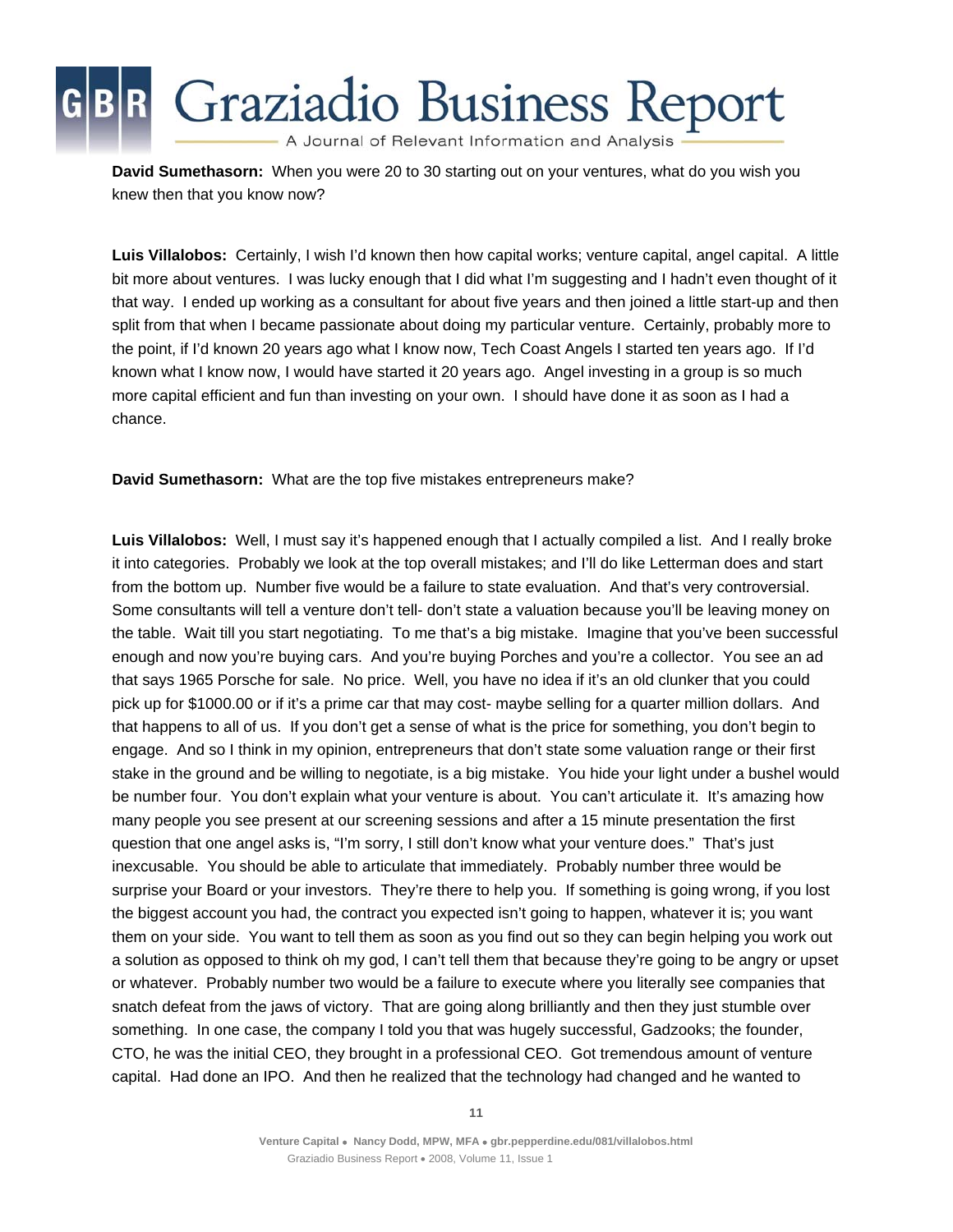A Journal of Relevant Information and Analysis

modify the technology they used. He could not get the Board or the CEO to buy into that. They first pushed him into a skunk works because after all, he was the founder and had a lot of shares. And eventually he quit in disgust. The company that did what he wanted to do is called Brocade. They're a multibillion dollar company. Gadzooks Networks was sold a few years ago to BroadCom for five million dollars. And here was a company that had an almost three billion dollar valuation at its peak. So, here they took the best company, the ones they had defined in the storage area network, SAN. He came up with the architecture, defined the terminology and yet they ended up losing. And probably the top one is lack of integrity. I can't tell you enough, any sophisticated investor, the moment they see anything that suggests a lack of integrity will just run from that entrepreneur. Because you know if that person cuts a corner here or there, you're next. Or maybe if not next, at some point, you run that risk. Let's look at he top fundraising mistakes. One of the things I mentioned before was how when you're an angel investor, your percentage of that company's ownership keeps getting diluted because more shares keep getting issued. Entrepreneurs don't understand that a lot of times so they start and say I'll sell you 10% of my venture for a million bucks and in five years, it'll be worth 200 million and your 10% will be worth 20 million. Well, it's not true. Even if they build that venture to where they sell it to somebody for 200 million, that early investor is not going to keep their 10%. They'll be lucky to have two, two and a half percent. Whenever an entrepreneur will hyper exaggerate, it doesn't serve him well. A third would be they want an NDA. My technology is special. And they should understand, very few venture firms, venture capital firms or angel investors will sign a nondisclosure agreement. Now, to be sure, if you get far enough in due diligence and you do have an exotic technology and it is essential to the success of the venture, then somebody might sign a very narrow NDA for that one specific thing. Or agree to have a third party patent firm or consulting firm do that analysis. But expecting secrecy or confidentiality is a mistake. And it's simple. We look at probably for every venture we fund, we look at 30. A VC firm for every venture they fund will look at 100. If any of us started signing nondisclosure agreements, we'd become paralyzed very quickly and could not look at very many ventures. Number two on that would be inability to answer questions directly. You'll hear at one of our screening sessions and the entrepreneur starts dancing and instead of just either saying I don't know or saying the answer that they're uncomfortable with, they try to act as if somehow they can dance away from that question. And the final one would be not having an elevator pitch. Back to what I said before is that the concept of an elevator pitch comes from you suddenly find yourself in an elevator with one of the top venture capitalists and you've got from the first floor to the eighth floor to tell him about your venture. So, it may take 20 seconds, a minute; something like that. Can you do it? You are supposed to by the time you've got to the eighth floor, you've barely given him your name and told him nothing to excite him about your venture. So, the concept of an elevator pitch is you'll run into a lot of people and you want to have something that's very succinct that gets them excited to want to know more. But that's generally the top mistakes.

**David Sumethasorn:** What are the current hot markets for angel investing?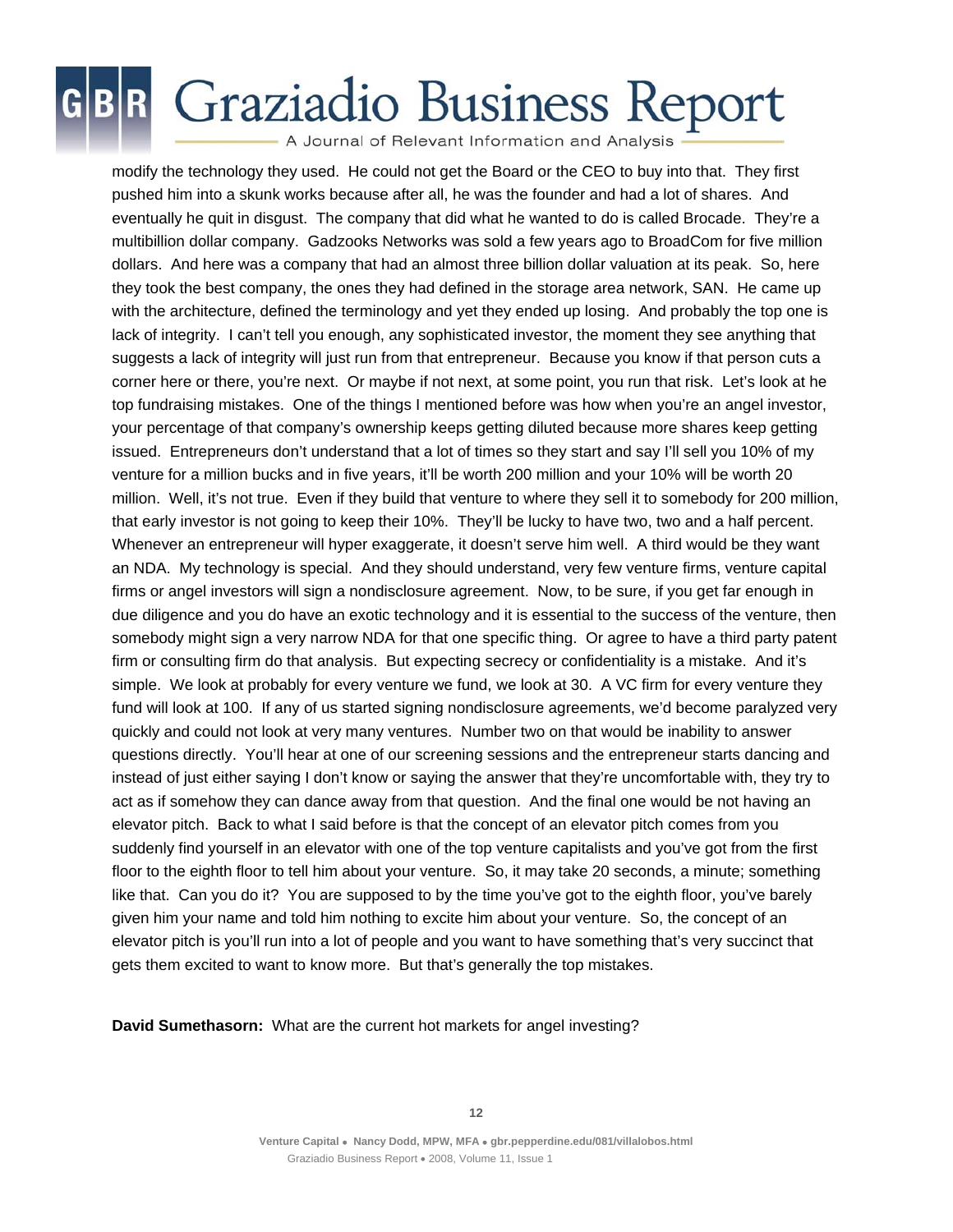A Journal of Relevant Information and Analysis

**Luis Villalobos:** Well, the visible ones, and they're very hot; social networking, Web 2.0, anything in those spaces where you can get something like Facebook that with virtually no money then got to the point where they raised an evaluation of 15 billion dollars. They took a small amount of money, 240 million from Microsoft for a couple of percent. And I understand they took in a quarter billion from two other equity funds. But still, that was unheard of even ten years ago. So, that's very, very hot because something to the investor that you can scale to a tremendous valuation in very little time. Another area that should be very hot but isn't yet getting all the attention is data mining; is one word for it. It's a very popular- well, it's becoming a popular book called Super Crunching. Essentially what you can do with data in analyzing that and converting that to value is amazing. And the third is what used to be called Artificial Intelligence where computers are getting better and better and better. If you believe Kurzweil and his book the Singularity somewhere in the next ten, 20 years, they'll smarter than us, which is scary but there's a lot of money to made in any of those three areas.

**David Sumethasorn:** Could you talk about the Entrepreneurs Conference?

**Luis Villalobos:** This is something that one of the most successful VCs, venture capitalists in Orange County started back about 23, 24 years ago. Bob Hoff of Crosspoint Ventures put together a little half day session to talk about ventures. He put it together and invited me. I was his right hand guy that helped him do all the stuff. Then I ran the second one. And that became the Entrepreneurs Conference and we were both from Harvard Business School so it's the "Harvard Business School Alum Association Entrepreneurs Conference". It's become probably the biggest entrepreneurial event in Orange County. It's now a full day. We deliberately make it to be great value so entrepreneurs- I think that it costs less than \$100.00 to attend. We do make a lot of money from it but we plow that back into giving scholarships to the local business schools, the local business school programs. But it's something I would encourage. It's usually in May and it will be again this year. And it's something that's open to attendance for anybody. And it's an amazing program where we have very prominent keynote speakers and then there's sessions of workshops that you typically get to pick from four different workshops at each session.

#### **David Sumethasorn:** Is there a website address?

**Luis Villalobos:** You can go to HBS; that's for Harvard Business School. AOC, Association of Orange County. Org. So it's HBSAOC.org.

**David Sumethasorn:** What about the fast pitch competition?

**Luis Villalobos:** Well, that was something that I started for Tech Coast Angels and now we're into our seventh year. And now initially- we just held it separately but now we hold it jointly with the evening of the